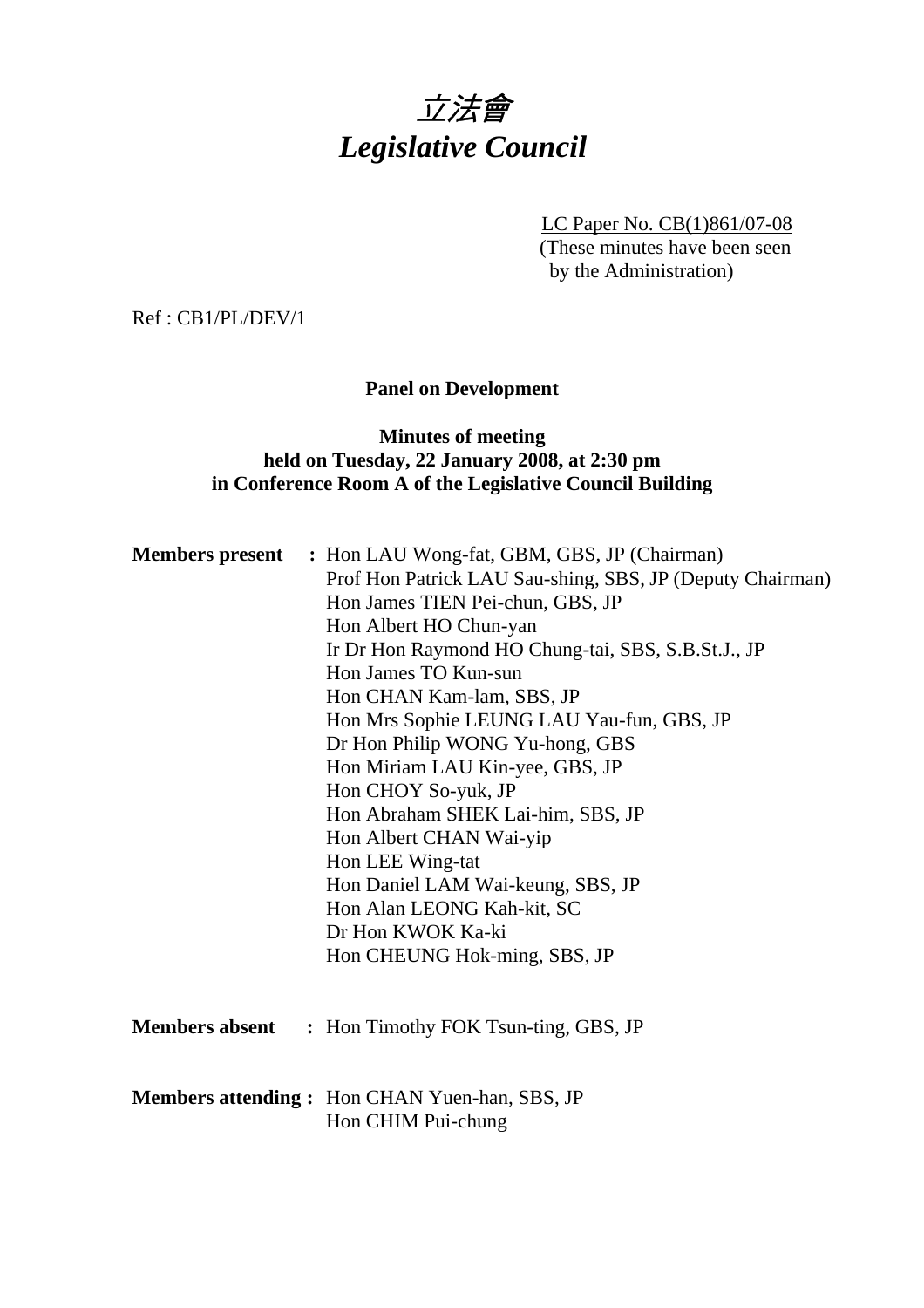| <b>Public officers</b>                       | : Agenda item IV                                                                     |  |
|----------------------------------------------|--------------------------------------------------------------------------------------|--|
| attending                                    | Mr Raymond YOUNG<br><b>Permanent Secretary for Development</b><br>(Planning & Lands) |  |
|                                              | Ms Ivy LAW<br>Principal Assistant Secretary for Development<br>(Planning & Lands) 4  |  |
|                                              | Mr Paul PANG<br><b>Assistant Director of Buildings/Existing Buildings 1</b>          |  |
|                                              | <b>Agenda item V</b>                                                                 |  |
|                                              | Mr Raymond YOUNG<br>Permanent Secretary for Development<br>(Planning & Lands)        |  |
|                                              | Mrs NG TSE Suk-ying, Ava<br>Director of Planning                                     |  |
|                                              | Mr Jeff LAM Yun-tong<br><b>Assistant Director of Lands</b><br>(Headquarters)         |  |
| <b>Clerk in attendance:</b> Ms Anita SIT     | Chief Council Secretary (1)4                                                         |  |
| <b>Staff in attendance : Mr WONG Siu-yee</b> | Senior Council Secretary (1)7                                                        |  |
|                                              | Miss Clara LO<br>Legislative Assistant (1)3                                          |  |
|                                              |                                                                                      |  |
| <b>Confirmation of minutes</b><br>I          |                                                                                      |  |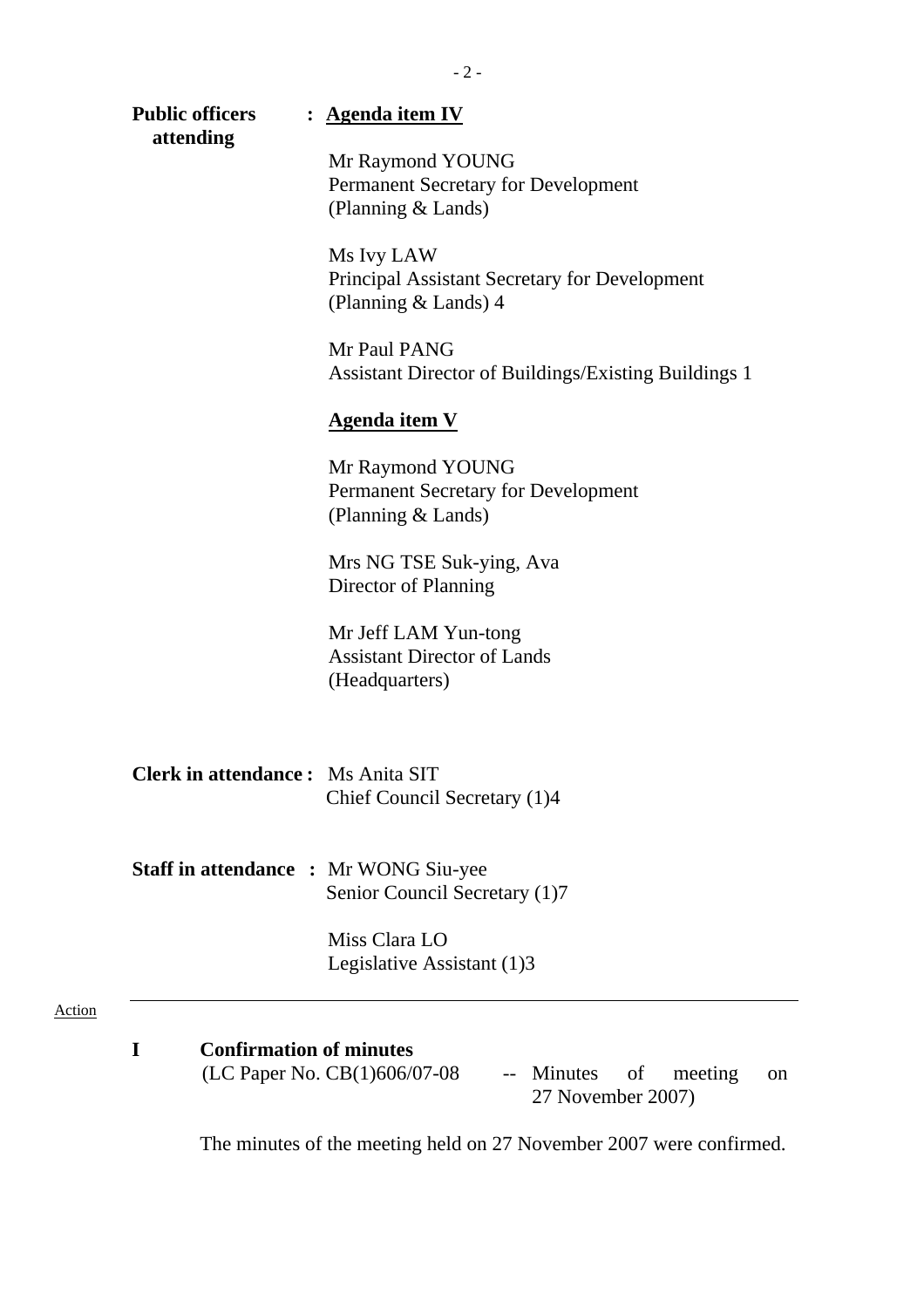| <b>Information papers issued since last meeting</b>                            |
|--------------------------------------------------------------------------------|
| (LC Paper No. $CB(1)515/07-08(01)$ --<br>Submission dated 21 December          |
| 2007 from 重建聯區(業主/租                                                            |
| 客)聯會 relating to the property                                                  |
| acquisition policy of the Urban                                                |
| <b>Renewal Authority</b>                                                       |
| Administration's response dated<br>$N$ os. --                                  |
| 17 December 2007 to issues                                                     |
| raised at the meeting between                                                  |
| Legislative Council Members                                                    |
| Heung<br>and<br>Yee<br>Kuk                                                     |
| Councillors on 8 November                                                      |
| 2007 on "Land development"                                                     |
| strategy of the frontier closed                                                |
| area" and "Planning for rural                                                  |
| areas and review of land uses in                                               |
| <b>New</b><br>Territories<br>the                                               |
| (agricultural land, green belt                                                 |
| and recreational land)"                                                        |
| Response dated 4 January 2008                                                  |
| the<br>Urban<br>from<br>Renewal                                                |
| Authority to the letter dated 30                                               |
| August 2007 from Designing                                                     |
| Hong Kong Habrour District                                                     |
| regarding conservation of the                                                  |
| street market at Graham Street,                                                |
| Peel Street and Gage Street                                                    |
| Report of the Subcommittee to                                                  |
| Review the Planning for the                                                    |
| Central Waterfront (including                                                  |
| the Tamar Site)                                                                |
| Information paper on "104CD                                                    |
| Drainage improvement in                                                        |
| Northern Hong Kong Island --                                                   |
| catchment<br>lower<br>western                                                  |
| works" provided<br>by<br>the                                                   |
| Administration)                                                                |
| LC Paper No. CB(1)569/07-08(01) --<br>--<br>LC Paper No. CB(1)593/07-08(01) -- |

2. Members noted the information papers issued since the last meeting.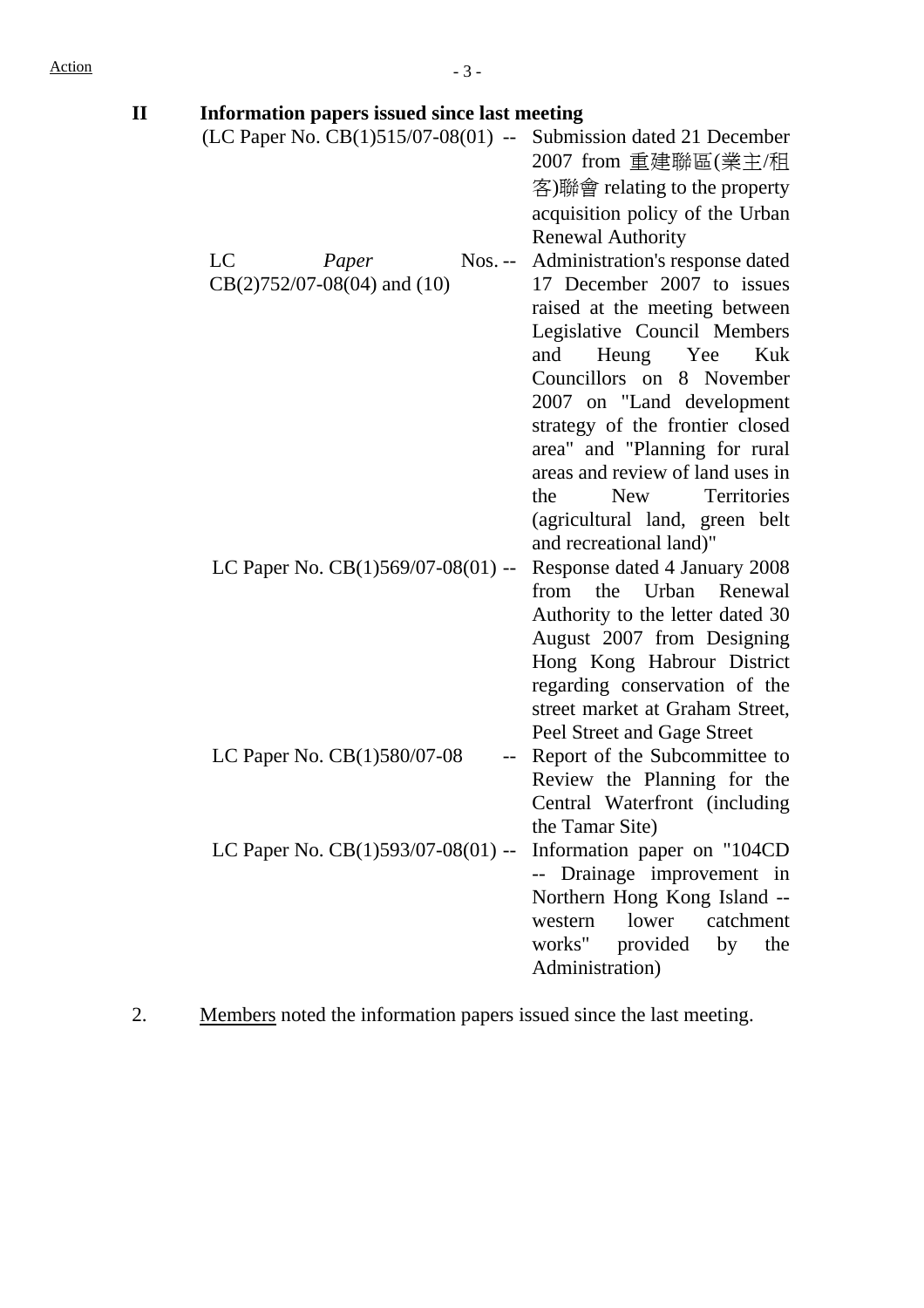# **III Items for discussion at the next meeting**

 $(LC$  Paper No.  $CB(1)605/07-08(01)$  -- List of outstanding items for discussion LC Paper No.  $CB(1)605/07-08(02)$  -- List of follow-up actions)

3. Members agreed that the following items would be discussed at the next regular meeting scheduled for 26 February 2008 --

- (a) New Development Areas;
- (b) Enhancement of continuity of the pedestrian links along the northern shore of the Hong Kong Island and the accessibility and environment of the harbourfront areas of the Island; and
- (c) Tamar Development Project.

The meeting would be extended for one hour to end at 5:30 pm.

| IV | <b>Proposal to facilitate private redevelopment</b>                 |                                |  |  |
|----|---------------------------------------------------------------------|--------------------------------|--|--|
|    | (LC Paper No. $CB(1)605/07-08(03)$ -- Information paper provided by |                                |  |  |
|    |                                                                     | the Administration             |  |  |
|    | LC Paper No. $CB(1)637/07-08(01)$ -- Referral from the Complaints   |                                |  |  |
|    |                                                                     | Division on issues relating to |  |  |
|    |                                                                     | the Land (Compulsory Sale for  |  |  |
|    |                                                                     | Redevelopment) Ordinance)      |  |  |

4. The Permanent Secretary for Development (Planning & Lands) (PSPL) highlighted the main points of the Administration's paper (LC Paper No. CB(1)605/07-08(03)), including --

- (a) the public consultation on the proposal to lower the compulsory land sale application threshold under the Land (Compulsory Sale for Redevelopment) Ordinance (LCSRO) for three specified classes of lots;
- (b) in the light of the results of the public consultation, the Administration's latest proposal of designating two classes of lots for a lower application threshold of not less than 80%, namely (i) a lot with "all units but one" acquired; or (ii) a lot with all building(s) aged 40 or above;
- (c) given that there were diverse views on the relaxation in respect of "missing or untraceable owners" and the difficulty in introducing a safe mechanism to protect private property rights under the proposed requirement, the Administration dropped this class of lots from the current proposal; and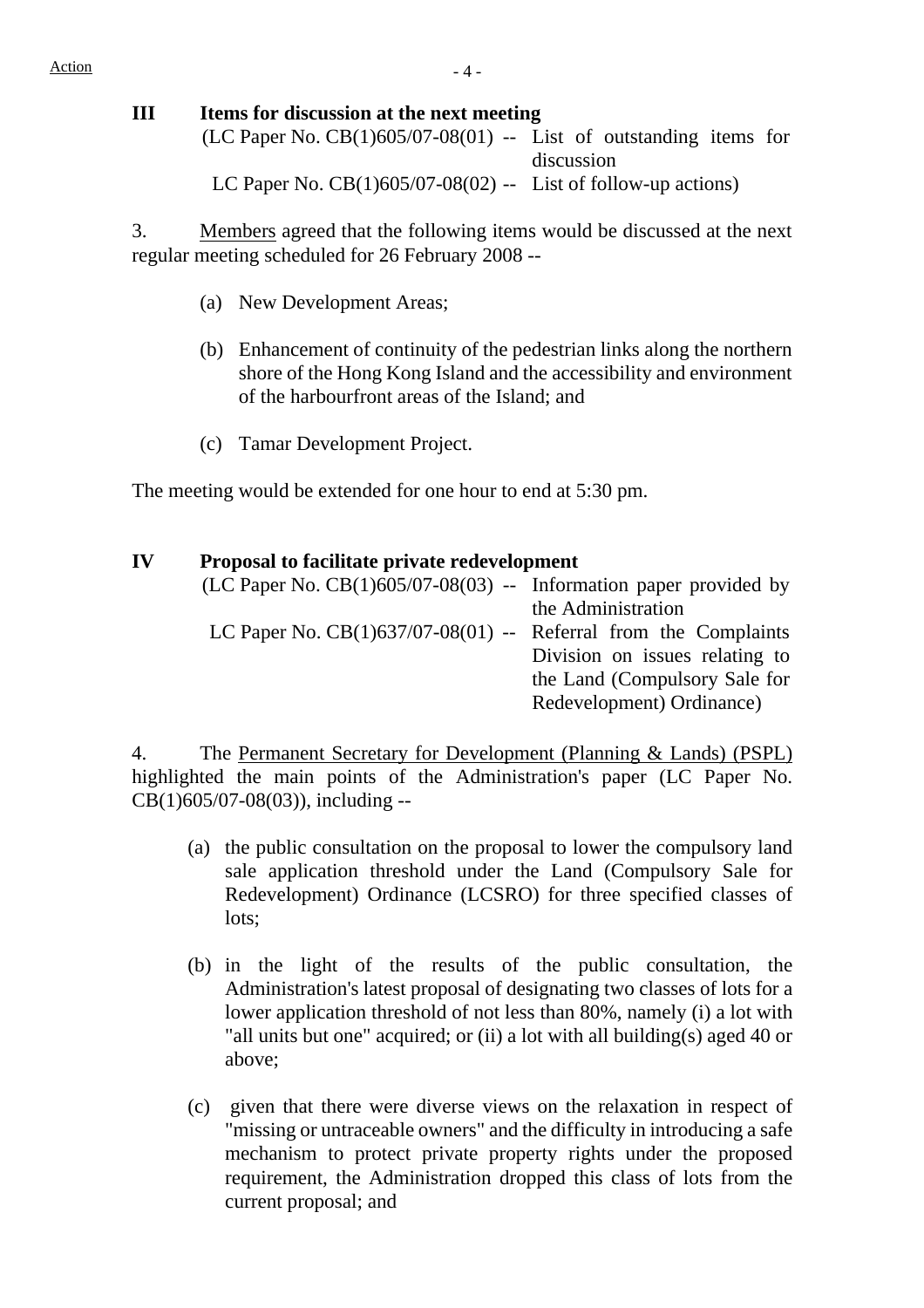(d) subject to members' views, the Administration would introduce the relevant Gazette notice, which was subsidiary legislation, into the Legislative Council.

# A lot with "all units but one" acquired

5. Mr James TIEN said that under the existing legislation, redevelopment of certain buildings, such as shophouses with six units, would come to a deadlock when only one remaining owner refused to sell the property. In this regard, he supported the proposal. He sought an explanation for the Administration's intention not to regard car parking spaces, roof-top areas, external walls and basements as a "unit" even if they were allotted with undivided shares and did not fall within the common parts.

6. Mr James TO considered that rentals from car parking spaces, advertisements on external walls and shops in basements might be substantially higher than the values of residential properties upstairs. He wondered how the Administration would strike a balance between protecting rights to residential properties and rights to other revenue-generating areas in defining what constituted a "unit". The Administration would require further thoughts in this regard.

7. In response, PSPL said that the under the proposal, certain areas would not be regarded as a "unit" so as to ensure that the applicability of this class of lot would not be unnecessarily constrained. The Administration would address concerns on how to define what constituted a "unit" when drafting the relevant subsidiary legislation.

#### A lot with all building(s) aged 40 or above

8. Mr James TIEN said that he had some reservations on lowering the threshold for a lot with all building(s) aged 40 or above. Although there were views that lowering the threshold for this class of lots would benefit developers, he considered that whether the threshold was 80% or 90% would not make too much difference for developers. Rather, it would facilitate those owners who would otherwise not be able to redevelop their aged buildings. He considered that the Administration's justifications set out in paragraphs 10 and 11 of its paper not strong enough. He was also worried that some buildings which had historic value would be demolished if the threshold for this class of lots was lowered.

9. In response, PSPL said that the Administration proposed to lower the threshold for this class of lots because some sectors of the community had views that redevelopment was often affected by a few owners who were unwilling to sell their properties. The Administration had conducted public consultations and many of those consulted generally supported the direction of the proposal. Heritage buildings would not be affected by the proposal because the Administration had a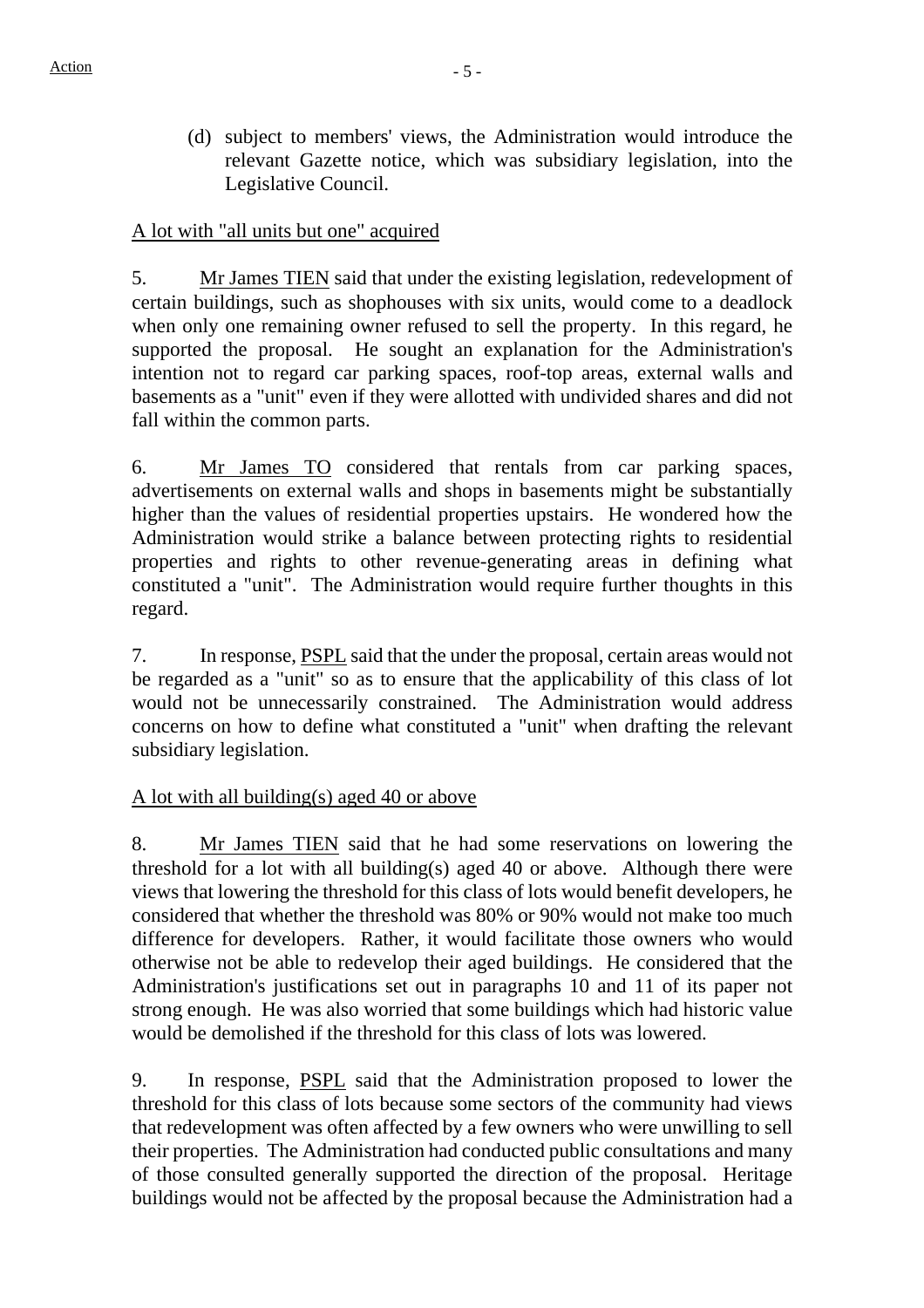comprehensive conservation policy and the Antiquities and Monuments Office would assess and grade aged buildings which had historic value.

10. Dr KWOK Ka-ki said that there were already a lot of disputes arising from redevelopment under the current 90% threshold. Lowering the threshold to 80% would further increase discontent. While he could accept the proposal in relation to a lot with "all units but one" acquired, he objected to lowering the threshold for a lot with all building(s) aged 40 or above because it would have a great impact. He highlighted that the results of the public consultation showed that 55% of the respondents were against the proposal in relation to the second class of lots. If the acquisition offers were reasonable, he believed that most owners would be willing to sell their properties. There could be other ways to expedite redevelopment. The Administration should not force through the proposal for the second class of lots if it respected public views. Otherwise, it would aggravate the public's impression that the Administration was favouring the developers.

11. In response, PSPL said that the view that the proposal was in the interests of the developers was unfounded because the property owners would also benefit. Results of the telephone poll survey showed that more than 60% of the respondents supported lowering the threshold for a lot with all building(s) aged 40 or above. For the public consultation, the main reason for those respondents who had reservations on the proposal was that buildings aged 40 or above could still be well-maintained. Their concern could be addressed because falling into this class of lots was only a prerequisite in applying for compulsory land sale. The Lands Tribunal would only issue an order for compulsory land sale after having considered various factors including the age and the state of repair of the building. In one case, the Lands Tribunal had rejected an application in relation to a building of 47 years old on grounds that the building was still well-maintained.

12. Ir Dr Raymond HO said that some buildings aged 40 or above were well-maintained and structurally safe and residents and their families had been living there for generations. Under such circumstances, he wondered whether it was the best idea to facilitate the redevelopment of those buildings. Rehabilitation could be a better alternative. The Administration should demonstrate that redevelopment would be seriously affected if the proposal was not implemented.

13. In response, PSPL said that for well-maintained aged buildings, it was unlikely that the Lands Tribunal would approve applications for compulsory land sale. Upon implementation of the proposed Mandatory Building Inspection Scheme, the state of repair of aged buildings would be enhanced, and the likelihood that residents would be forced to move out from well-maintained aged buildings because of compulsory land sale was very small.

14. In reply to Ms Miriam LAU's question, PSPL confirmed that the existing 90% threshold would continue to be applicable to classes of lots other than the two proposed for a lower threshold of 80%.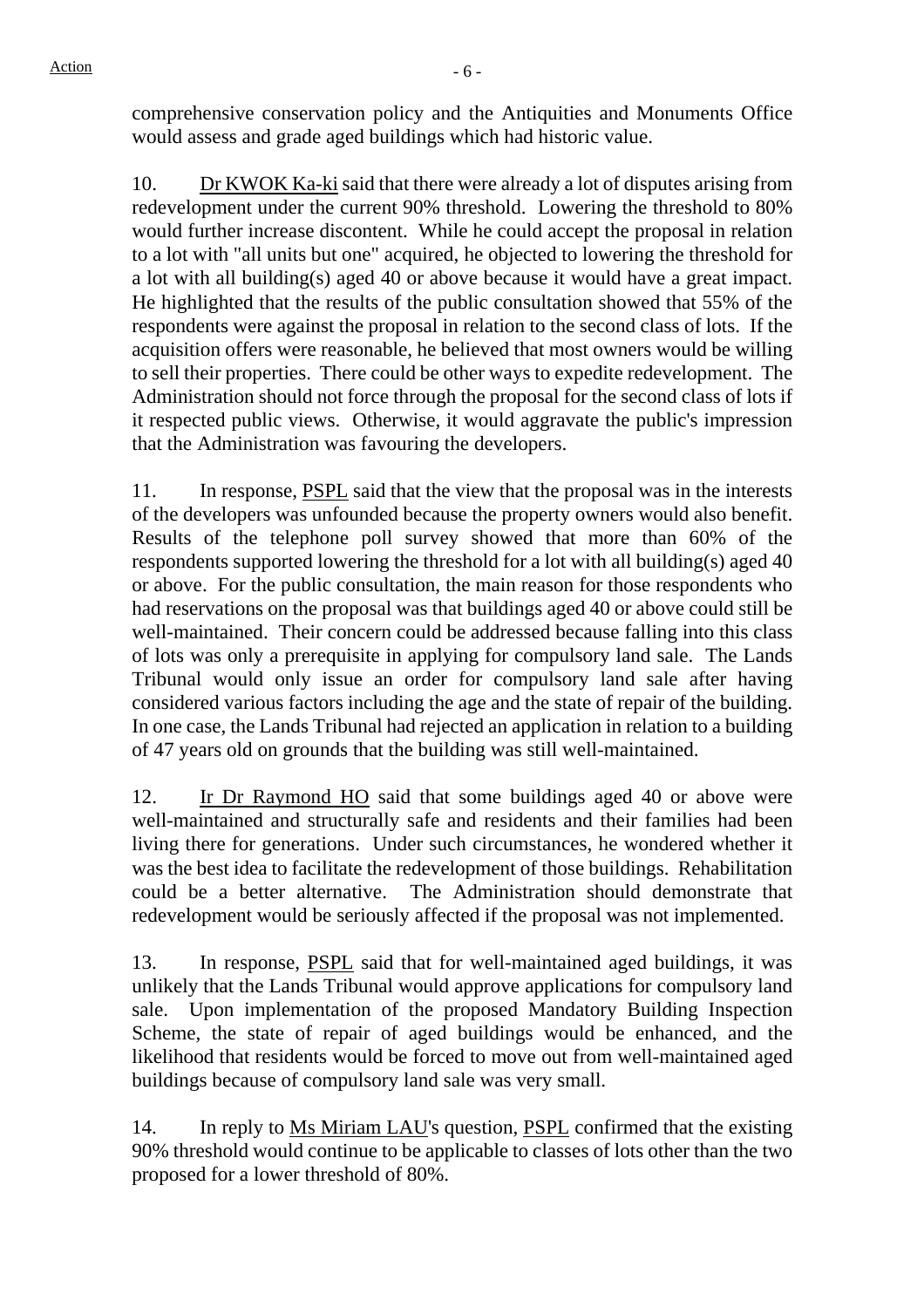15. Ms Miriam LAU said that while she understood the concerns of some property owners, she considered that a compulsory land sale mechanism might be necessary to avoid deadlocks in redevelopment. Whether the threshold should be set at 80% or 90% was a matter of opinion. In relation to a lot with all building(s) aged 40 or above, the Administration could consider specifying clearly in the relevant legislation the conditions under which a compulsory land sale order would be issued, because a single case of rejecting an application by the Lands Tribunal on the grounds that the building was well-maintained was insufficient to set a binding precedent for consistent judgments under similar circumstances in future.

16. In response, PSPL said that all applications for compulsory land sale would be handled by the Lands Tribunal. The Lands Tribunal had only considered 20-odd cases for compulsory land sale since the enactment of the LCSRO. Although the said case of the Lands Tribunal having rejected an application might not be a binding precedent, it would serve as a useful reference.

# Balance of interests

17. Mr Alan LEONG referred to the complaint case (LC Paper No. CB(1)637/07-08(01)) referred to the Panel from the Complaints Division and said that the complaint case demonstrated that the LCSRO ran contrary to protecting private property rights. It was important to strike the right balance, which was not easy to achieve. He asked whether the Administration had considered how to strike a balance and protect the rights of small property owners in proposing to lower the threshold.

18. In response, PSPL said that the proposal was a prudent one and the Administration would strike a delicate balance between facilitating redevelopment and protecting private property rights. He believed that the small property owners in the referral case mentioned above were dissatisfied with the Lands Tribunal's judgment and the fact that the lot concerned was sold at the reserve price at an auction held according to the order of the Lands Tribunal. He said that the reserve price was determined by the Lands Tribunal in a fair manner after having consulted professional surveyors. The proceeds from auctions would be distributed to each majority owner and each minority owner on a pro rata basis.

19. Mr Albert CHAN said that he would firmly object to the proposal of lowering the threshold from 90% to 80%. Although it was he and Mr James TO who originally proposed to set the threshold at 90%, he considered that lowering the threshold to 80% would be a qualitative change rather than a quantitative change. The Administration should not become a tool to acquire properties for unscrupulous developers. Further lowering the threshold would substantially speed up the pace of acquisition of aged buildings by developers. Some owners might not wish to sell their properties for sentimental reasons. He was worried that the proposal would eventually eliminate the special characters of old areas and collective memories would be destroyed. He considered that majority property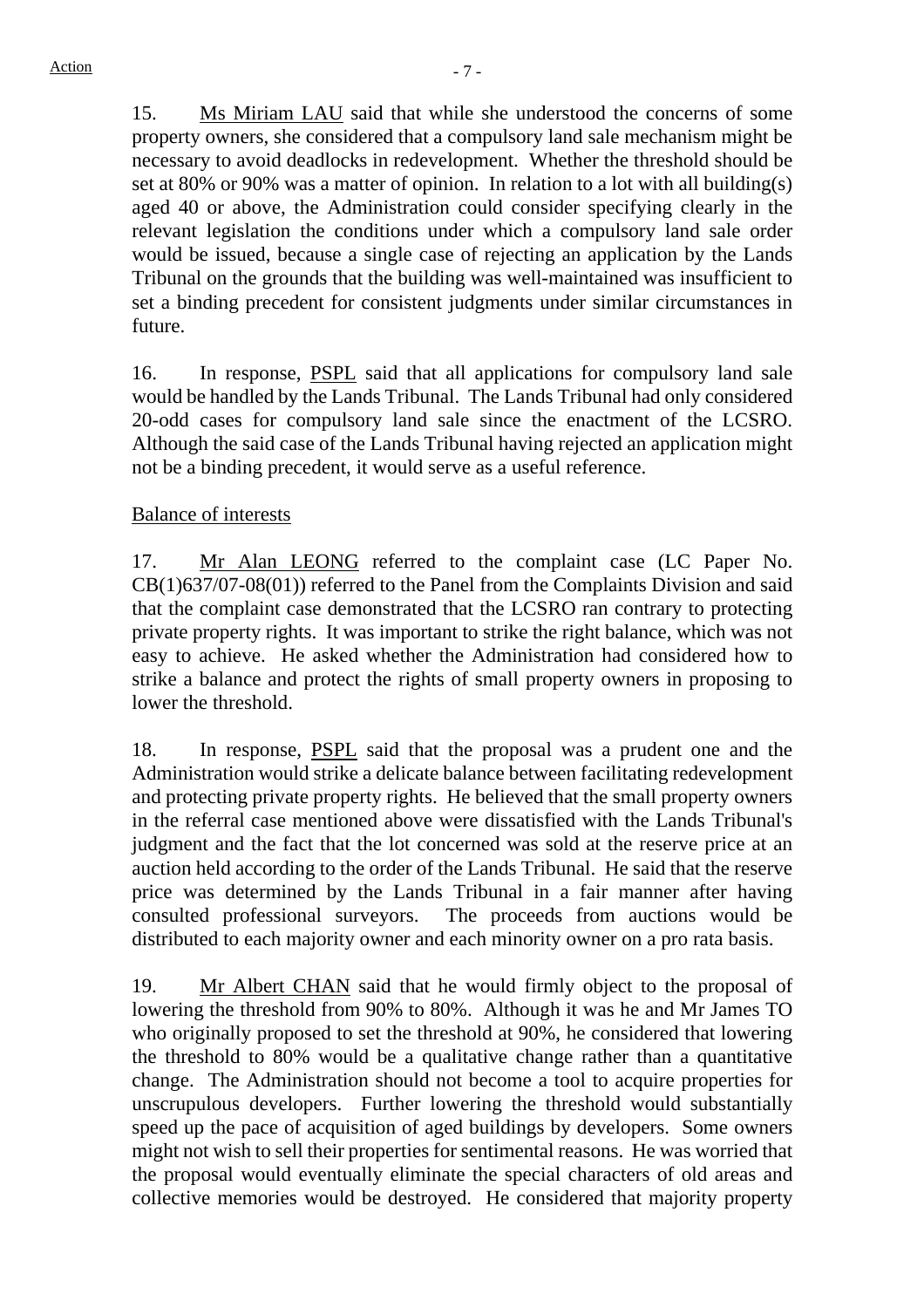owners could request the Urban Renewal Authority (URA) to cooperate in carrying out redevelopment. Rather than allowing developers to do whatever they liked, redevelopment should be carried out under the existing statutory urban renewal mechanism. When compared with developers, URA was more attentive to the rights of small property owners. The Administration had not assessed the impact of the proposal on the society and it should be cautious in handling the matter. Otherwise, the result would be catastrophic.

20. In response, PSPL said that the Administration accorded great importance to the rights of small property owners. The current proposal had struck a balance between facilitating redevelopment and protecting private property rights. The proposal would not only benefit developers, and the interests of developers might not necessarily be at odds with the interests of small property owners. Although some owners might be unwilling to sell their properties because of sentimental or other reasons, there were many others who were willing to do so to improve their living environment. Affected owners would also receive a reasonable compensation. This was a choice that the society had to make. He did not consider that the proposal would bring a catastrophic result because its scope was limited to two classes of lots only and there were adequate safeguards for the interests of small owners.

21. Mr James TO said that at the time when he and Mr Albert CHAN proposed the 90% threshold, their main objective was to tackle cases involving missing or untraceable owners. Private property rights should be protected as far as possible and the existing legislation had struck an appropriate balance between facilitating redevelopment and protecting private property rights. Lowering the threshold to 80% would create a vulnerable situation. The 90% threshold was determined by making reference to the provisions of the Companies Ordinance in relation to compulsory acquisition of shares. He also pointed out that even if 90% of the owners wished to amend deeds of mutual covenant, they could not do so. Although he agreed that the benefits of the proposal would not be limited to developers and joint applications by developers and small property owners were possible, the reality was that such redevelopment projects were often initiated and led by developers. Supporting and opposing views from the public should both be taken into account and the details of the proposal still required further refinement. He commented that the wording of some of the questions asked in the telephone poll survey was biased. He further said that some elderly wanted to live out their lives at their existing properties and it would be harsh to force them to move out by paying compensation. As such, he had reservations and would not support the Administration's proposal at this stage.

22. In response, PSPL said that he did not envisage that the present proposal, given its very confined scope of application, would create a vulnerable situation in protecting private property rights. The LCSRO already had provisions for designating a lower threshold of not less than 80% for specified classes of lots. The present proposal would not require amendment to the principal ordinance and would not alter the legislative intent of the ordinance.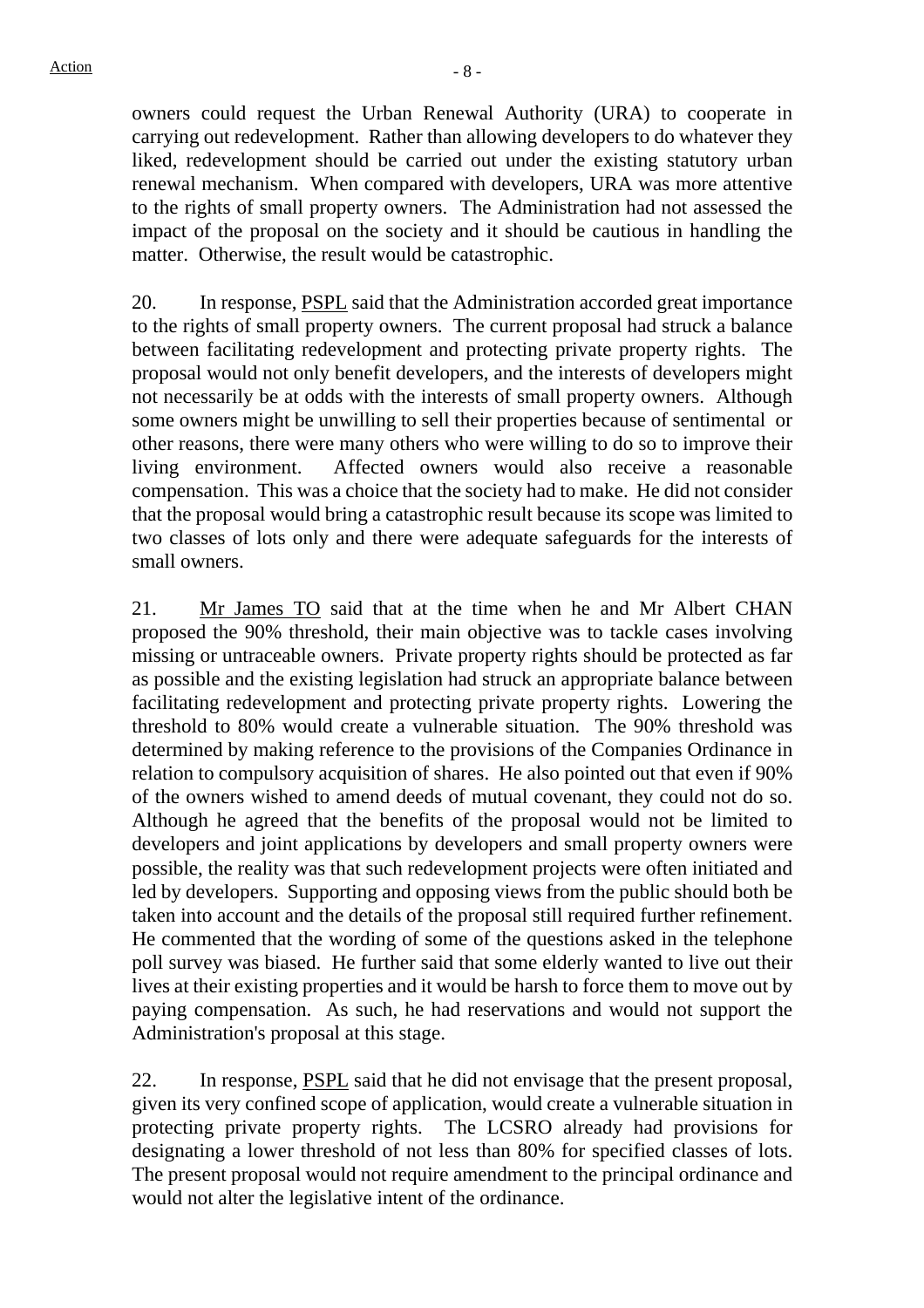23. Ir Dr Raymond HO said that facilitating redevelopment and protecting private property rights were both important and it was not easy to strike a balance. He welcomed that the Administration had dropped the class of lots in respect of missing or untraceable owners. While he would not object to the current proposal, he still had some reservations. There were media reports on estates agents luring owners to sell their properties and people acquiring properties for profit from redevelopment. Some retired persons wished to stay in their aged properties and with their neighborhood. Monetary compensation alone was not enough and the social and personal needs of affected owners should be given due attention. There should be a mechanism, such as the Lands Tribunal, for handling grievances. The Administration should give careful consideration to the matter because he did not wish to see that some people would be affected unreasonably. He was still waiting to be convinced by the Administration.

24. Miss CHOY So-yuk said that many owners affected by redevelopment had grievances and were forced to move out unwillingly. Some developers used divisive tactics by agreeing to acquire the properties of some of the owners at a high price and then marginalized the rest of the owners, and claimed that they would offer a low acquisition price in future because they could apply for compulsory land sale at a threshold of 80% if the proposal was implemented. She referred to the Lai Sing Court private redevelopment project and said that flat-for-flat compensation was more acceptable to affected owners. As owners affected by redevelopment projects undertaken by URA were often dissatisfied with their compensation, she and affected owners would be more assured if flat-for-flat compensation would be offered when adopting a lower compulsory land sale threshold. She suggested that the Panel should hold another meeting to receive public views on the subject matter.

25. In response, PSPL said that in handling applications for compulsory land sale, the Lands Tribunal had to be satisfied that the applicant had already made every effort to acquire all the shares of the lot. He emphasized that the proposed threshold of 80% was more stringent than that for redevelopment projects undertaken by URA.

#### Auctions conducted under compulsory land sale

26. Mr Albert HO said that he had read information stating that among the auctions conducted under compulsory land sale, most often there was only one bidder and the transaction was made at the reserve price. He asked whether the Administration had any information on the number of bidders at those auctions, and information on whether the transaction prices were higher than the reserve prices. He also asked whether the unenthusiastic response was due to insufficient publicity, and enquired about the criteria that the Lands Tribunal would use to handle applications for compulsory land sale.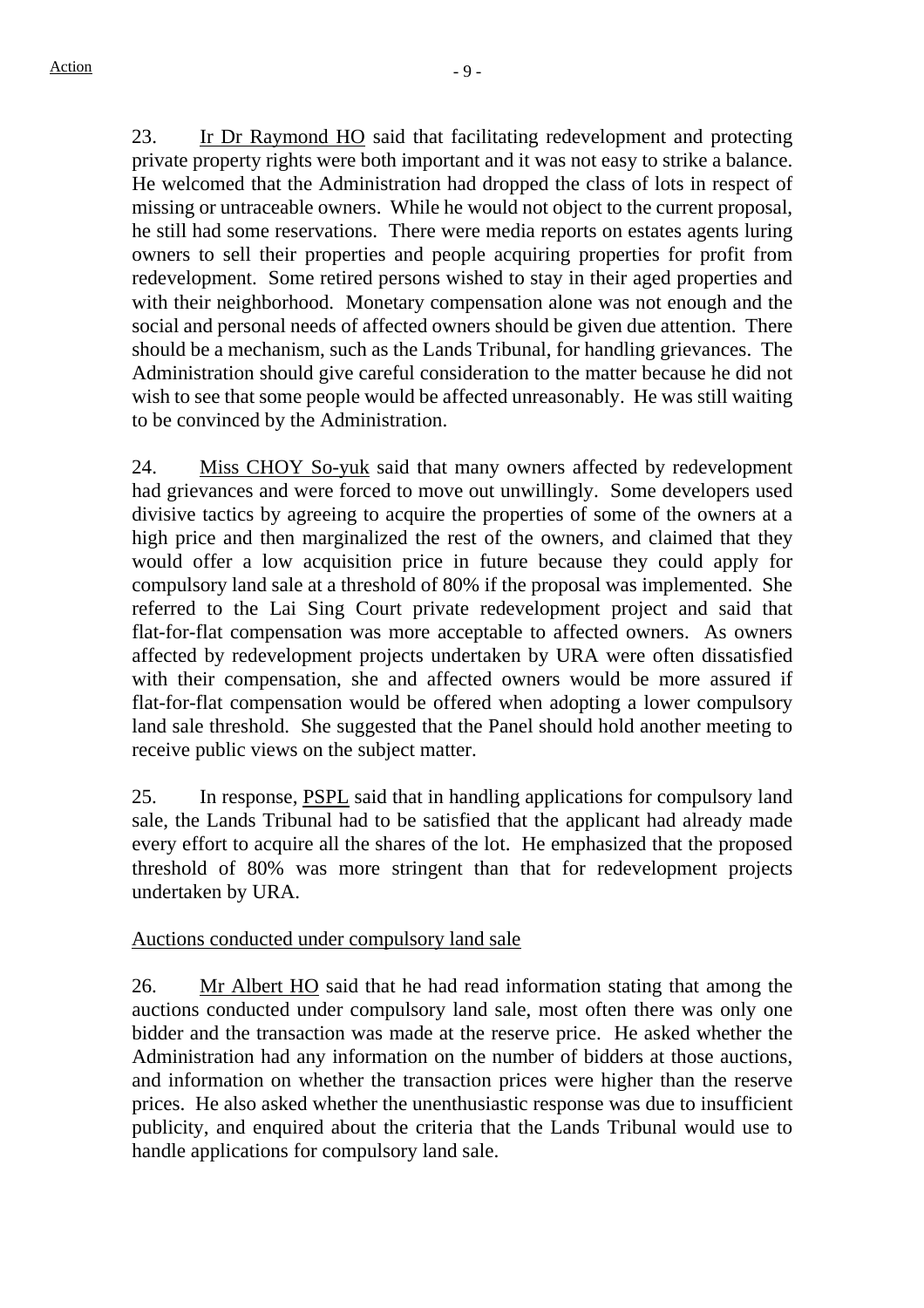Admin

27. Mr Alan LEONG said that small property owners would find it disturbing and difficult to argue their case at the Lands Tribunal because of the high legal fees required. For those owners who were unwilling to sell their properties for various reasons, it was for the developers to persuade them. There was no reason to assist those developers through legislative means. Given that there was so much dissatisfaction on the acquisition offers made by URA, if the transaction price for auctions conducted under compulsory land sale was only the reserve price, there would even be greater dissatisfaction. Developers other than the one making the application for compulsory land sale would unlikely participate in the auction. He had great reservations on the Administration's proposal.

28. Prof Patrick LAU enquired how the reserve price was determined for auctions conducted under compulsory land sale. Ms Miriam LAU asked whether the Administration had any measures to ensure that the determination of the reserve price was acceptable to the public.

29. In response, PSPL said that the acquisition offers made by URA was based on the valuation by independent professional surveyors. The Lands Tribunal also adopted a similar practice. Even if the transaction was made at the reserve price, it was not an issue because the Lands Tribunal had consulted professional surveyors to determine a reasonable market price to be used as the reserve price. The reserve price had already taken into account the redevelopment value of the lot concerned. Therefore, transactions made at the reserve price were fair deals. It was not uncommon that only some parties would be interested in bidding at a particular auction, and he conjectured that the applicant for compulsory land sale would naturally be interested in bidding to make a deal and was often successful in doing so. The Lands Tribunal would conduct auctions according to its established procedures and there would be notices and announcements for such auctions. Legislative requirements would be adhered to. In handling applications for compulsory land sale, the Lands Tribunal would consider, among other factors, the age and the state of repair of the existing development on the lot to determine whether to issue an order for compulsory land sale. It had the role of safeguarding the interests of property owners. The Administration would consider Members' views when introducing the subsidiary legislation. He undertook to try to provide information on the number of bidders at those auctions, information on whether the transaction prices were higher than the reserve prices, and information on how the reserve prices for those auctions were determined.

Possible effect on building maintenance

30. Mr Albert HO was worried that property owners in the hope of successfully applying for compulsory land sale would be inclined to refrain from maintaining their buildings. Expressing a similar concern, Mr James TO was worried that there would be no incentive for owners to maintain their aged buildings if the threshold was further lowered because well-maintained buildings could not be redeveloped through compulsory land sale. He had heard allegations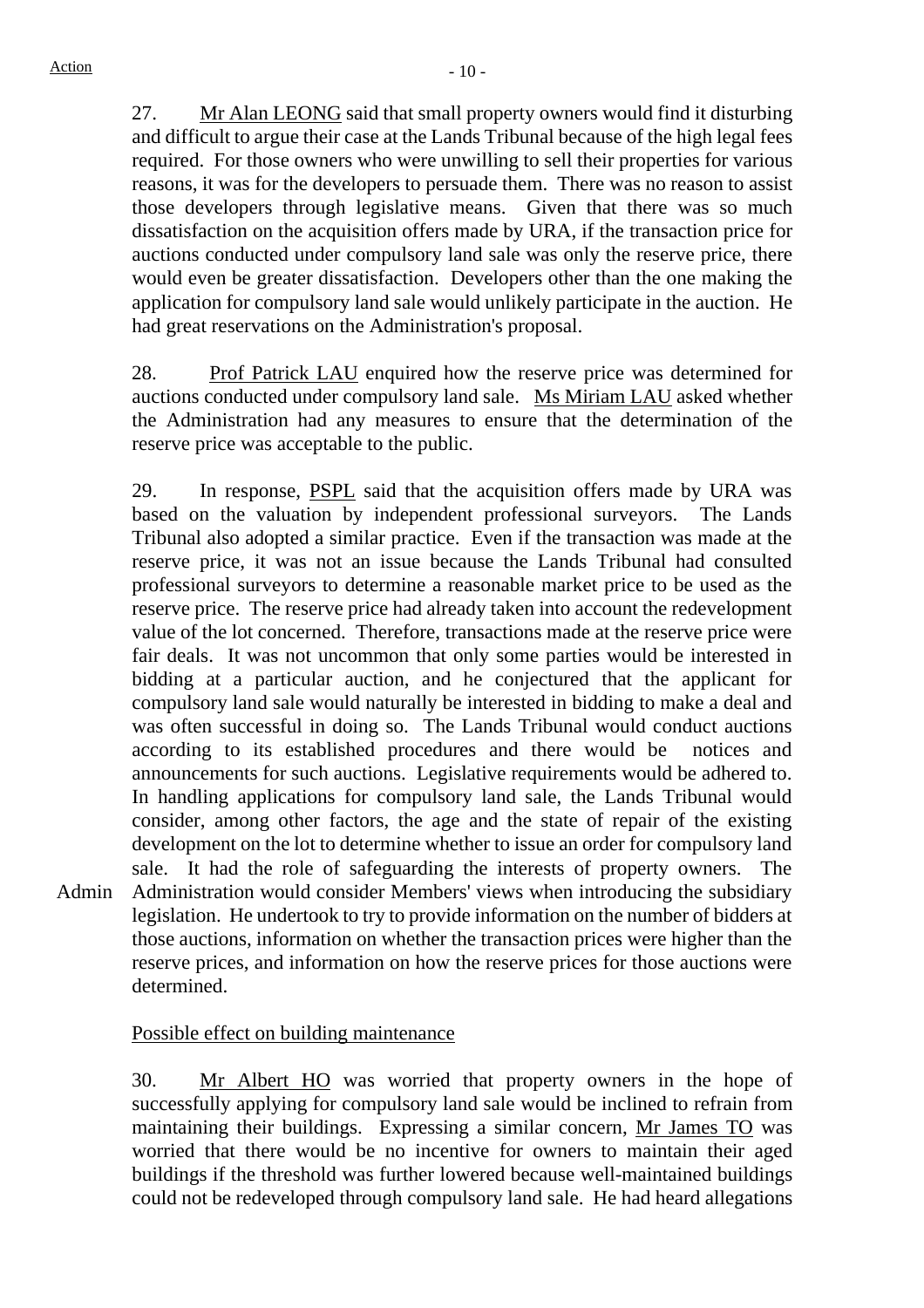that some owners even damaged the concrete of their buildings because redevelopment would bring more benefits than maintaining buildings well.

31. In response, PSPL said that the Building Department would take enforcement actions on owners of dilapidated buildings that lacked proper maintenance. The Administration was considering introducing a Mandatory Building Inspection Scheme to ensure that owners would properly maintain their buildings.

# Other comments

32. Mr CHEUNG Hok-ming asked whether the Administration had any information on the number of intended developments which would become eligible for compulsory land sale after lowering the threshold to 80%.

33. Mr James TIEN enquired about the possible increase in the number of eligible buildings among the 9 000 buildings that were aged 40 years or above if the threshold for this class of lots was lowered.

34. In response, PSPL said that the Administration could not have an accurate estimation on the possible increase in the number of eligible buildings because redevelopment was a personal decision made by individuals. As a reference, since the enactment of the LCSRO up to the end of 2007, the Lands Tribunal had received 47 applications for compulsory land sale, out of which 10 had been approved, one had been rejected; 19 had been discontinued and 17 were being handled.

35. Mr CHAN Kam-lam said that many residents in Kwun Tong, Fung Wong Village, Kowloon City, etc. supported the Administration's proposal because it would facilitate redevelopment. At present, the chances of redeveloping their properties were slim and the value of their properties would not appreciate. With opportunities for redevelopment, the value of their properties could appreciate substantially and owners could organize among themselves to redevelop their properties. Therefore, they welcomed the Administration's proposal. The Administration should clearly explain to the public the criteria under which a lower threshold would apply. In relation to the proposed classes of lots, he asked whether they were disjunctive under the proposal. He urged the Administration to implement the proposal as soon as possible.

36. In response, PSPL confirmed that the two proposed classes of lots were disjunctive, and thus under the current proposal, a lower threshold would be applicable to any lot with "all units but one" acquired, as well as to any lot with all building(s) aged 40 or above.

37. Prof Patrick LAU asked whether the Administration would give small property owners a more favourable treatment in applying for compulsory land sale if they wished to cooperate in carrying out redevelopment of their properties. He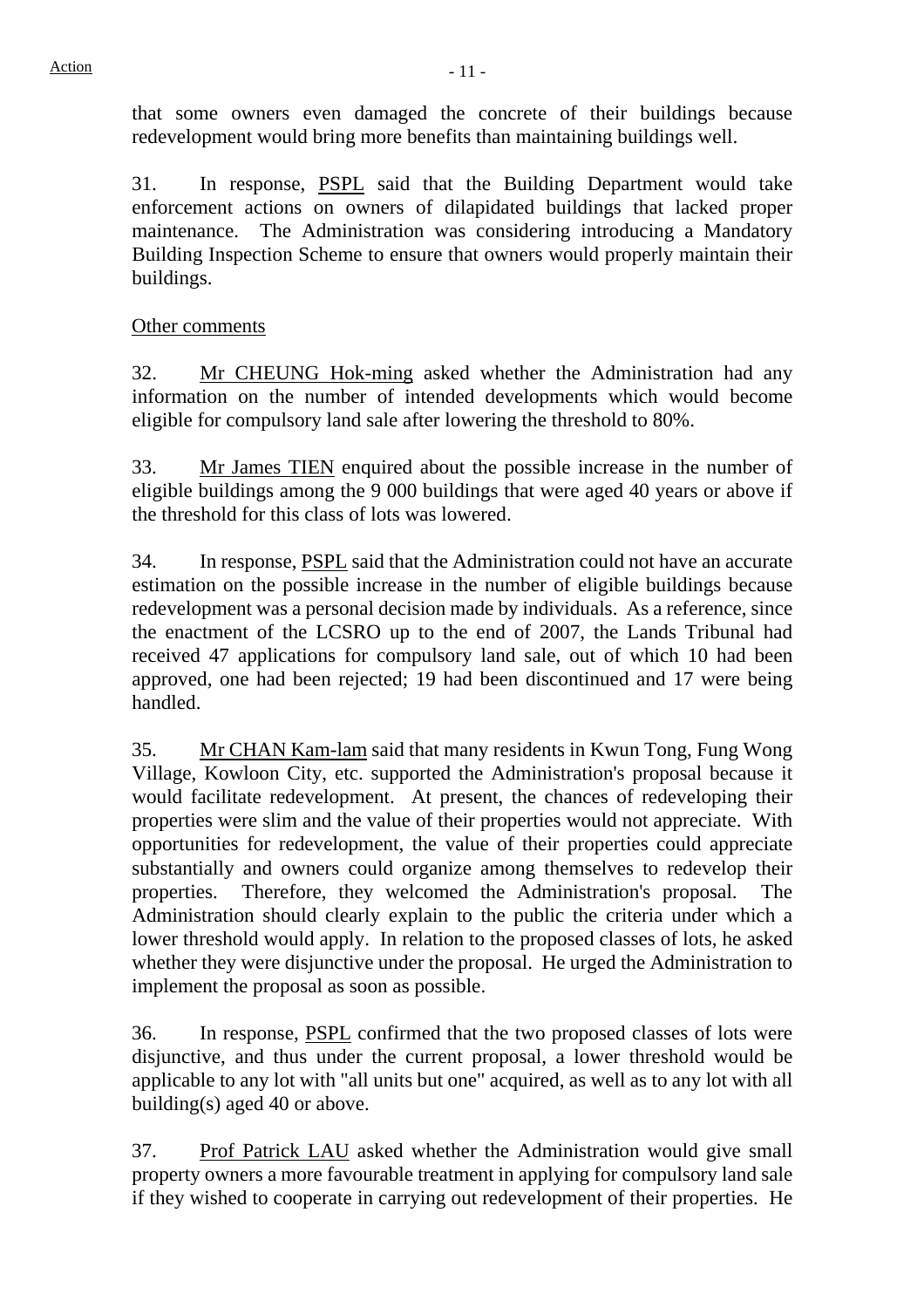further asked whether the proposal would be applicable to buildings aged below 40 with severe structural problems.

38. In response, PSPL said that small property owners and developers would receive the same treatment under the proposal. Under the LCSRO, small property owners could also apply for compulsory land sale. The proposal would not be applicable to a lot with building(s) aged below 40. Nevertheless, application for compulsory land sale could be made for such a lot if the 90% threshold had been reached. The Buildings Department would take enforcement actions if buildings posed a danger to the public.

39. Mr Abraham SHEK supported the Administration's proposal because it would enhance the living environment and expedite redevelopment. It would also help prevent speculators from deliberately acquiring properties and then setting high asking prices in the hope of gaining huge profits. These speculators often deterred the pace of redevelopment. Residents living in dilapidated buildings would be the ones to suffer if the pace of redevelopment was slowed down. The benefit that the developers or initiators would obtain from compulsory land sale was a site for redevelopment, and they still had to pay the premium. The lot for the Lai Sing Court was also acquired through compulsory land sale. Redevelopment should not be undertaken by URA only. Owners would be disadvantaged if all redevelopment was to be carried out by URA, because the proceeds owners would obtain from compulsory land sale would be higher than the acquisition offers made by URA. Members who objected to the Administration proposal would owe an explanation to small property owners. A threshold of 80% was proposed because it represented the consent of the majority of the owners to sell their properties. The URA sometimes adopted an even lower threshold for its redevelopment projects.

40. Mr Albert HO said that no matter at which level the threshold was set, there would still be speculators. The 90% threshold had already taken care of facilitating redevelopment and protecting private property rights. He considered that a fair procedure had to be in place when private property rights would be affected, and redevelopment should be carried out by URA as far as possible rather than private developers or private organizations. As he could see no reason for further lowering the threshold to 80%, he had great reservations on the Administration's proposal.

41. In response, PSPL said that the Lands Tribunal had its criteria in handling applications for compulsory land sale, and the age of the building would certainly be considered.

42. Miss CHAN Yuen-han declared interest that her property had been a target for acquisition by a developer for 10 years. Although she had no intention to sell her property, she had been disturbed for 10 years. Owners often found it difficult to face the pressure from developers. Monetary compensation was not the issue for some owners because they simply wanted to stay where they were. The Administration should respect the private property rights of those owners who